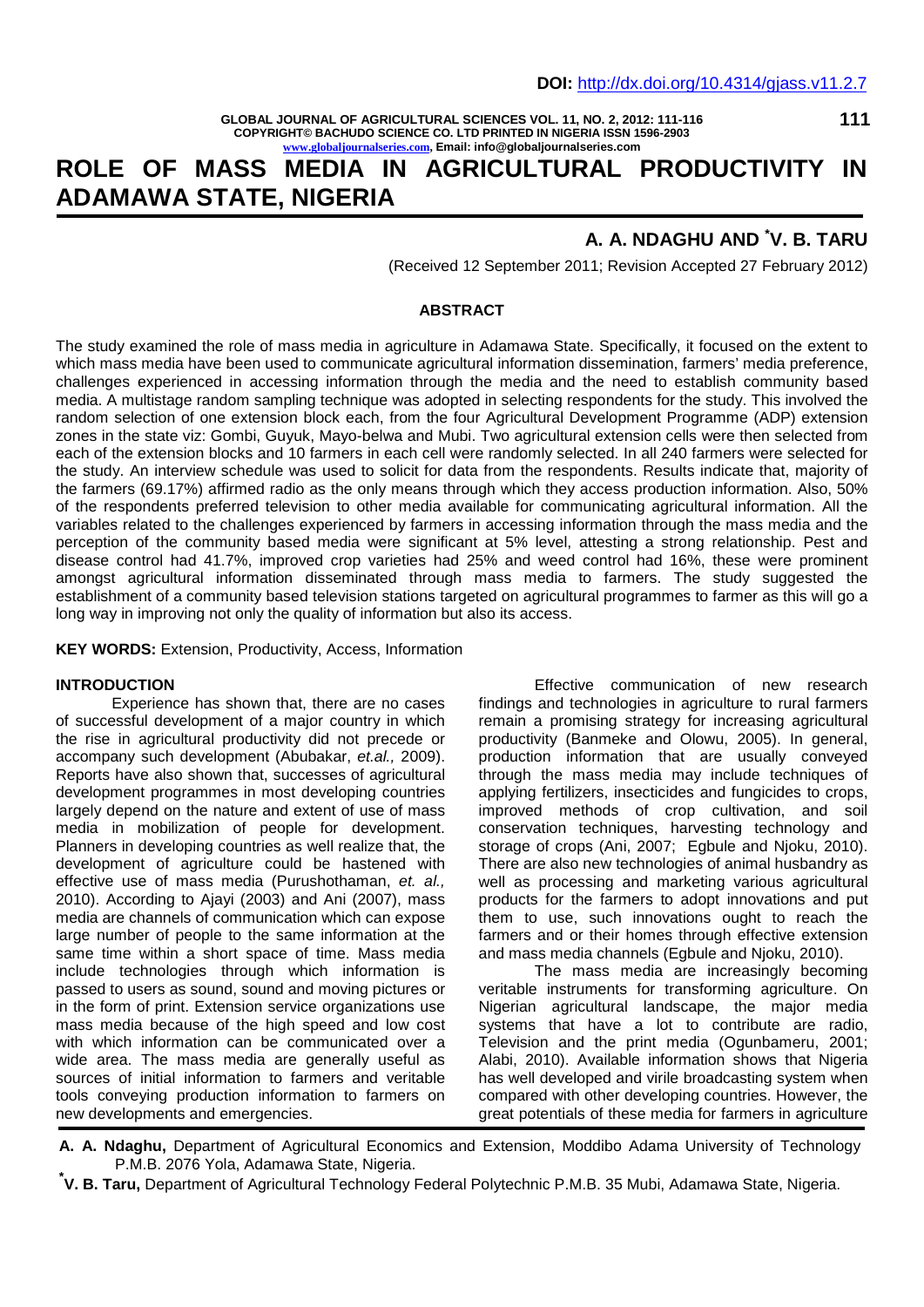is yet to be fully exploited for reasons ranging from high cost of transmission to the absence of proper framework within which to integrate the media into the agricultural development agenda. However, the media system in Nigeria are highly centralized and clustered in urban areas. Consequently, very little of the needed information reach the rural communities, where most of the population live and where the actual farming is taking place.

There is also the problem of widespread nonliterate farmers, most of whom cannot read and understand the information at their disposal, the high cost of newspapers, radio and television limits the use of these channels by many present and prospective farmers. Also, the editors and programme directors are more interested in producing programmes that are of high commercial value there by gate keeping most agricultural information. As a result, only few agricultural programmes are presented in these media, most often, these information are not properly scheduled to suit the farmers and their information need. Consequently, most farmers are constrained to rely on third parties for agricultural information, very often, the third parties are biased and may have vested interest as they disseminate information. It is against this background that the study analyses the role of mass media in agricultural productivity in Adamawa State, Nigeria and specifically:

- Determined the socio-economic characteristics of the respondents in the study area
- Investigated the mass media through which respondents access agricultural information
- $\triangleright$  Assessed the agricultural information that disseminated through the mass media
- > Assessed respondents' mass media preferences for sourcing agricultural information and
- > Determine respondents' perception towards having a community based media station

#### **METHODOLOGY**

The study was carried out in Adamawa State of Nigeria between March and May 2010. Adamawa state lies between latitude  $7^\circ$  28'N and 10 $^\circ$  55'N of the time Equator and Longitude  $11^{\circ}$  30'E and  $13^{\circ}$  45' E of the factor Greenwich Meridian, with a population of 3,168,101, in the National Population Census of 2006 (Federal Republic of Nigeria Official Gazette, 2007). Adamawa State is bounded in the north by Borno State, to the east by the Republic of Cameroon, in the south by Taraba and in the west by Gombe and Borno states. Agriculture offers the source of livelihood to majority of the population through subsistence traditional farming. According to Sajo and Kadams (1999), the major crops grown in the areas include millet (*Eluesine coracana*), groundnut (*Arachis hypogea*), Maize (*Zea mays*), sorghum (*Sorghum bicolor*), rice (*Oryza sativa*), Yam (*Dioscorea* spp), cowpea (*Vigna unguiculata*), soyabeans (*Glycine max*), beniseed/sesame (*Sesamum indicum*), cassava (*Manihot esculenta*), cotton (*Gossypium* spp) and sweet potato (*Ipomea* batatas), vegetables like carrots (*Dacus carota*), Tomatoes (*Lycopersicon lycopersicum*), spinach (*Amaranthus*

spp), garden egg (*Solanum melongena*), onion (*Allium cepa*), sorell/roselle (*Hibiscus sabdariffa*), and okra (*Abelmoschus esculentum*) among other crops are also grown intensively in the area during the dry season. In addition to crop farming, some farmers keep livestock such as cattle, sheep, goat, pigs and poultry.

A multistage random sampling technique was adopted in selecting respondents for the study. This involved the random selection of one extension block each, from the four Agricultural Development Programme (ADP) extension zones in the state viz: Gombi, Guyuk, Mayo-belwa and Mubi. Two agricultural extension cells were then selected from each of the extension blocks where Garkida & Gabun, Waduku & Chikla, Jereng & Mbanba & Muchalla were selected from Gombi, Guyuk, Mayobelwa and Mubi zones respectively. Ten percent of the farmers in each of the eight agricultural extension cells selected were randomly sampled for the study. This selection was based on the list of farmers within the extension cells obtained from the various Village Extension Agents (VEAs) in the area. In all, 240 respondents were involved in the study.

Data for the study was obtained using a validated and pre-tested structured interview schedule administered to the respondents: on socio-economic characteristics, mass media through which they access agricultural information. Type of agricultural information sought through the mass media, respondents mass media preferences, challenges experienced and perception towards having community based media stations. Data obtained were subjected to descriptive statistics such as frequency count, percentage and mean.

#### **RESULTS AND DISCUSSION**

Table 1 indicates that majority of the respondents (68.33%) were males. This result corroborates Ndaghu *et al.* (2009), who found that most farm families in the study area are headed males and are responsible for most production decisions. The few of the respondents that are females are either widows who are household heads in their own right or married women whose husbands are not on ground as at the time of the survey and participated in the research as *de facto* household heads.

Table 1 also, revealed that, 67.50% of the respondents were married .In both urban and rural parts of the study area, marriage is a respected institution .It bestows on people social status, recognition and make the individuals to be considered responsible in the community (Akinbile, 2007). Also, Ndaghu *et al.* (2009) revealed that most farmers in the study area were married. As married individuals, such respondents may not be responsible for the upkeep and welfare of themselves alone but also of other members of the family, this therefore beholds it on them to take advantage of any productivity enhancing opportunity like the use of mass media to source and access information on improved agricultural practices. Table 1 indicates that 38.83% of the respondents had no formal education; while, 15.83%, 25.83% and 20% attained primary, secondary and tertiary levels of education respectively. The high proportion of the respondents with no formal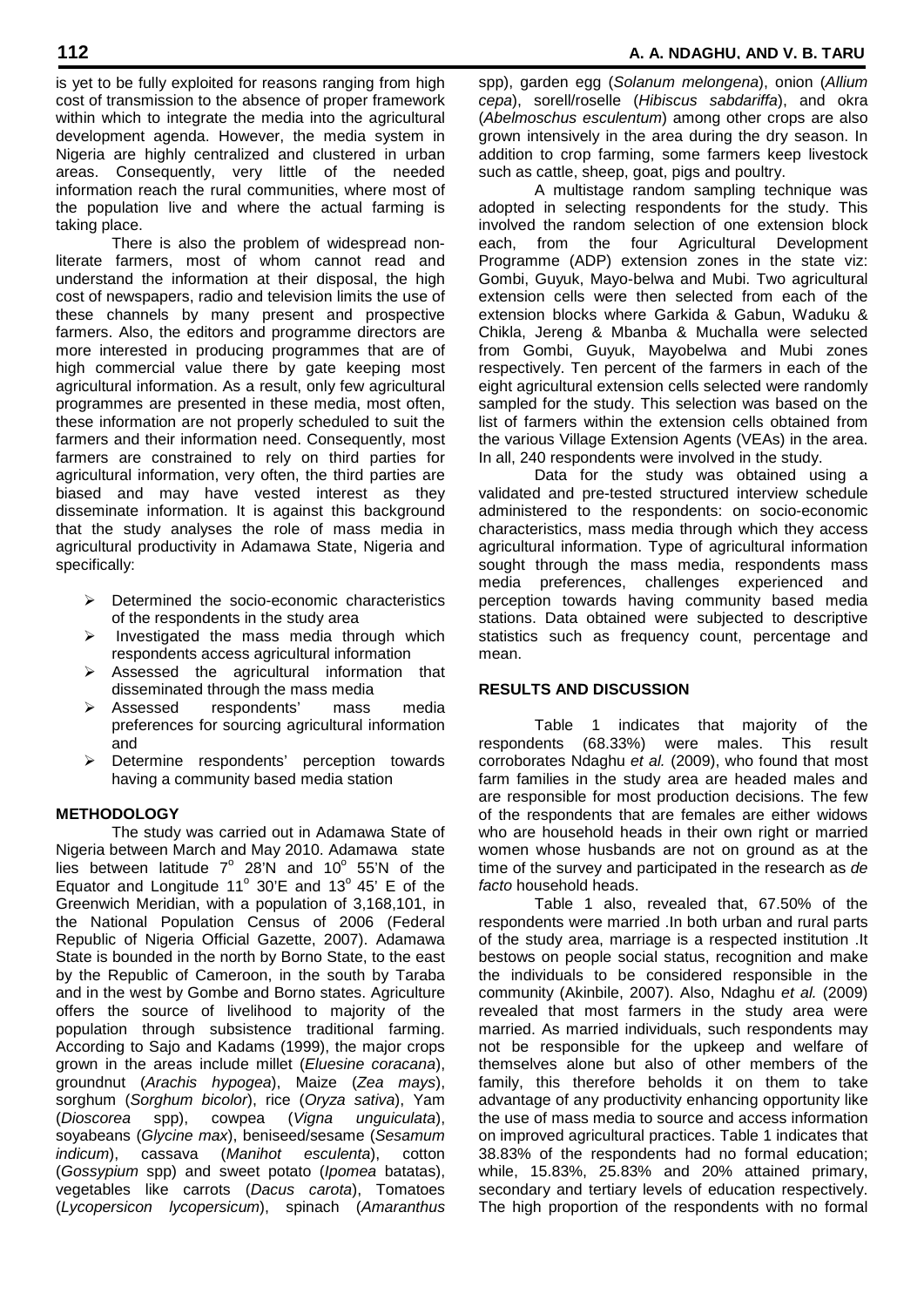education poses serious challenges for development and effective use of the mass media and subsequent adoption of productivity enhancing innovations in the study area. According to Yomi-Alfred (2006), farmers with higher level of education are more likely to access and adopt higher number of innovations than those with no or less education. Table 1 further revealed that, mean years of farming experience was 16 ±6 years. This shows that the respondents have relatively good farming experience. In a related study, Tizhe (2008) found that, Years of farming experience greatly influence farmers output/productivity.

| <b>Sex</b>               | <b>Frequency</b> | Percentage |
|--------------------------|------------------|------------|
| <b>Male</b>              | 164              | 68.33      |
| <b>Female</b>            | 76               | 31.67      |
| <b>Total</b>             | 240              | 100        |
|                          |                  |            |
| <b>Marital Status</b>    |                  |            |
| <b>Single</b>            | 56               | 23.33      |
| <b>Married</b>           | 162              | 67.50      |
| <b>Windows</b>           | 22               | 9.17       |
| <b>Total</b>             | 240              | 100        |
|                          |                  |            |
| <b>Educational level</b> |                  |            |
| <b>Non</b>               | 92               | 38.33      |
| <b>Primary</b>           | 38               | 15.83      |
| <b>Secondary</b>         | 62               | 25.83      |
| <b>Tertiary</b>          | 48               | 20.00      |
|                          |                  |            |
| <b>Years of Farming</b>  |                  |            |
| $1 - 10$                 | 86               | 35.83      |
| $11 - 20$                | 100              | 41.67      |
| $21 - 30$                | 54               | 22.50      |
| <b>Total</b>             | 240              | 100        |
|                          |                  |            |

#### **Table 1:** Socio-economic Characteristics of the Farmers

Table 2 revealed that majority of the respondents (69.17%) indicated radio as the main mass media through which they source and access agricultural information, while only 20% and 17% of them sourced and accessed agricultural production information from Television and Newspapers respectively. This finding corroborates several studies (Olowu and and Igodan, 1989; Mohammed and Wonasa, 1993, Yahaya, 1995; and Olowu *et al.,* 2004), which give credence to radio as a major source of information in Nigeria. According to Ifejika *et al.* (2007), the importance of radio to rural farmers is attributed to its merits such as affordability, low cost of maintenance, ease of operation, wider reach, availability and localization of programmes. It is in this light that, Ogunbameru (2001), opined that, due to high cost of access and the technicalities involved in use of Television, the most reliable and dependable mass media is radio; radio cost less and can easily be

operated even by the non-literate farmers who constitute majority of the farming populace.

Table 3 shows the nature of agricultural information respondents sourced and accessed through the mass media. The table indicates that, information on pests and diseases control (41%), improved crop varieties (25%) and weeds control (16.67%) were the most sought through the mass media. This result indicates that the farmers had access to and sourced agricultural information most on crop pests and diseases followed by information on improved crop variety and then information on weed control. Therefore, agricultural extension organizations and agents working within the study area should focus in mind that farmers mostly access and sourced agricultural information in the areas of crop pests and diseases control, improved crop varieties and weed control in that order to improve agricultural productivity.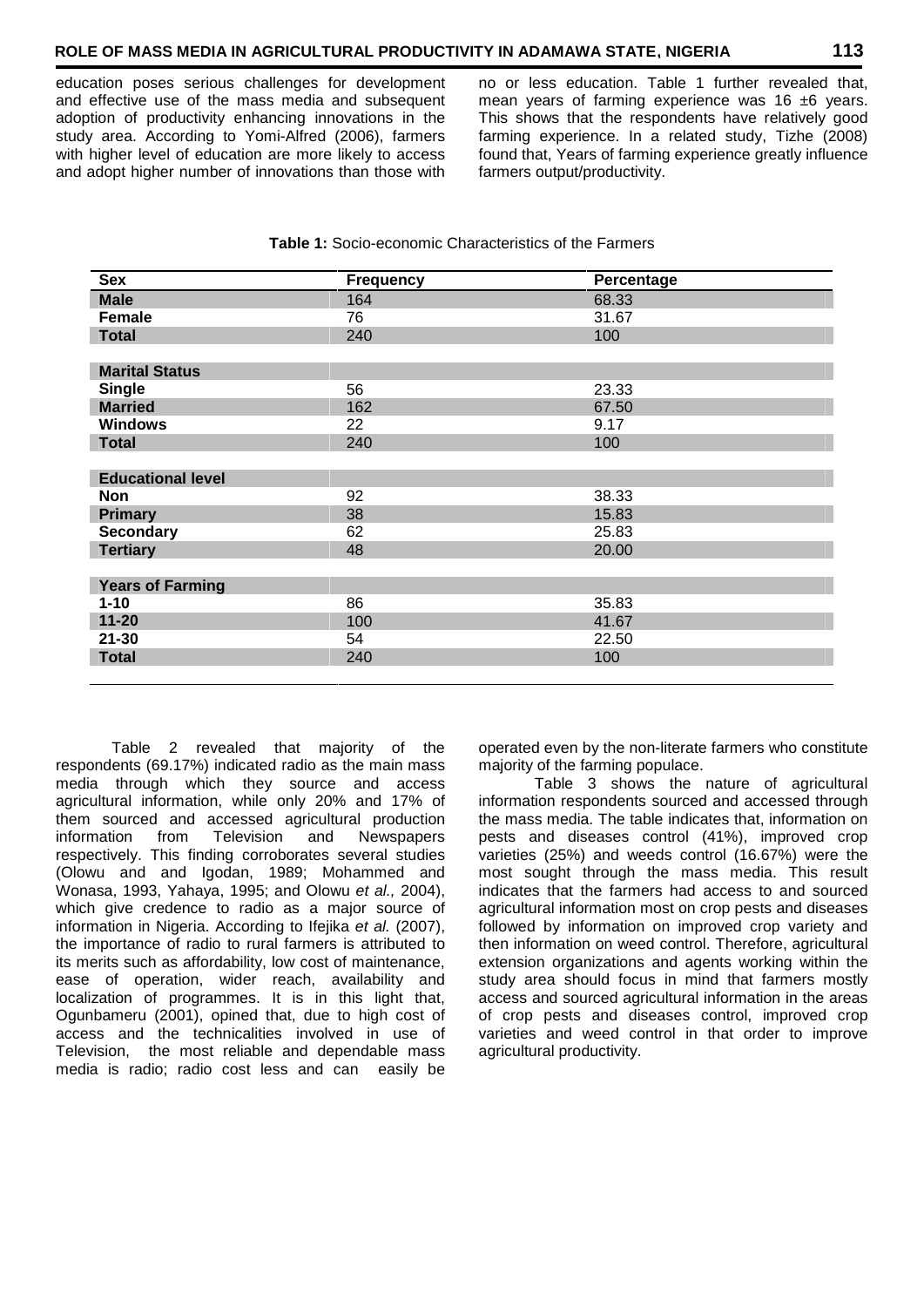**Table 2:** Mass Media through which Respondents Sourced and Accessed Agricultural Information

| Mass Media        | Freauencv* | Percentage | Remark |
|-------------------|------------|------------|--------|
| <b>Radio</b>      | 166        | 69.17      | High   |
| <b>Television</b> | 40         | 16.17      | Low    |
| <b>Newspaper</b>  | 34         | 14.17      | Low    |

**Source:** Fields Survey 2011

• These are multiple responses

**Table 3:** Agricultural Information Respondents Sourced and Accessed through the Mass Media

| <b>Variables</b>                    | Frequency* | Percentage | Rank |
|-------------------------------------|------------|------------|------|
| <b>Improved crop variety</b>        | 60         | 25         | າ    |
| <b>Fertilizer Application</b>       | 12         |            |      |
| <b>Processing and storage</b>       | 20         | 8.33       | 5    |
| <b>Tractor Hiring</b>               | 20         | 8.33       | 5    |
| Pest and disease control            | 100        | 41.7       |      |
| <b>Erosion Control</b>              | 10         | 4.17       | 9    |
| <b>Weed Control</b>                 | 40         | 16.67      | 3    |
| <b>Marketing of Produce</b>         | 12         | 5          |      |
| <b>Improved Planting Techniques</b> | 30         | 12.5       | 4    |
| <b>Livestock Management</b>         | 18         | 7.5        |      |

**Source:** Field Survey 2011

• These are multiple responses

Table 4 indicates respondents' mass media preferences. It revealed that, 50% preferred television,<br>34.2% preferred radio while 15.8% preferred 34.2% preferred radio while newspaper. This result shows that despite radio being the main medium through which the respondents sourced and accessed information to improve agricultural productivity, television is the respondents' most preferred medium for sourcing and accessing agricultural information. The preference for television among most of respondents may be for the fact that television appeals to both senses of sight and hearing. In the opinion of FAO (1998), television is a highly persuasive and effective communication medium that has become a tool to increase awareness about specific development problems and stimulate local discussion and possible solution. According to Olowu (1991), television has the potential of increasing farmers' knowledge in the  $21<sup>st</sup>$  century Nigeria. The problems of television are cost of the hardware, cost of maintenance and inadequate source of power for television in most rural areas, thereby restricting television usage to the urban areas. This is the crux of the matter, in spite of the respondents' preference for television, it is through radio that most of them sourced and accessed information for agricultural production due to high cost and limited or non-availability of television signals in most rural areas. This finding is a case of the available not necessarily being the desirable.

| Mass media        | <b>Frequency</b> | Percentage |
|-------------------|------------------|------------|
| <b>Radio</b>      | 82               | 34.17      |
| <b>Television</b> | 120              | 50.00      |
| <b>Newspaper</b>  | 38               | 15.83      |
| <b>Total</b>      | 240              | 100        |

**Source:** Field survey 2011

Table 5 indicates that, there is a significant relationship between farmers' age, sex, and educational level and their need of community based mass media, the young, male and educated farmers believe that there is the need for a community based mass media particularly television which the farmers can rely on and can make contact as at when due. Table 6 indicates that power failure, lack of signals and high cost of television gadgets and maintenance are the major challenges experienced by farmers in sourcing and accessing agricultural production information from the mass media.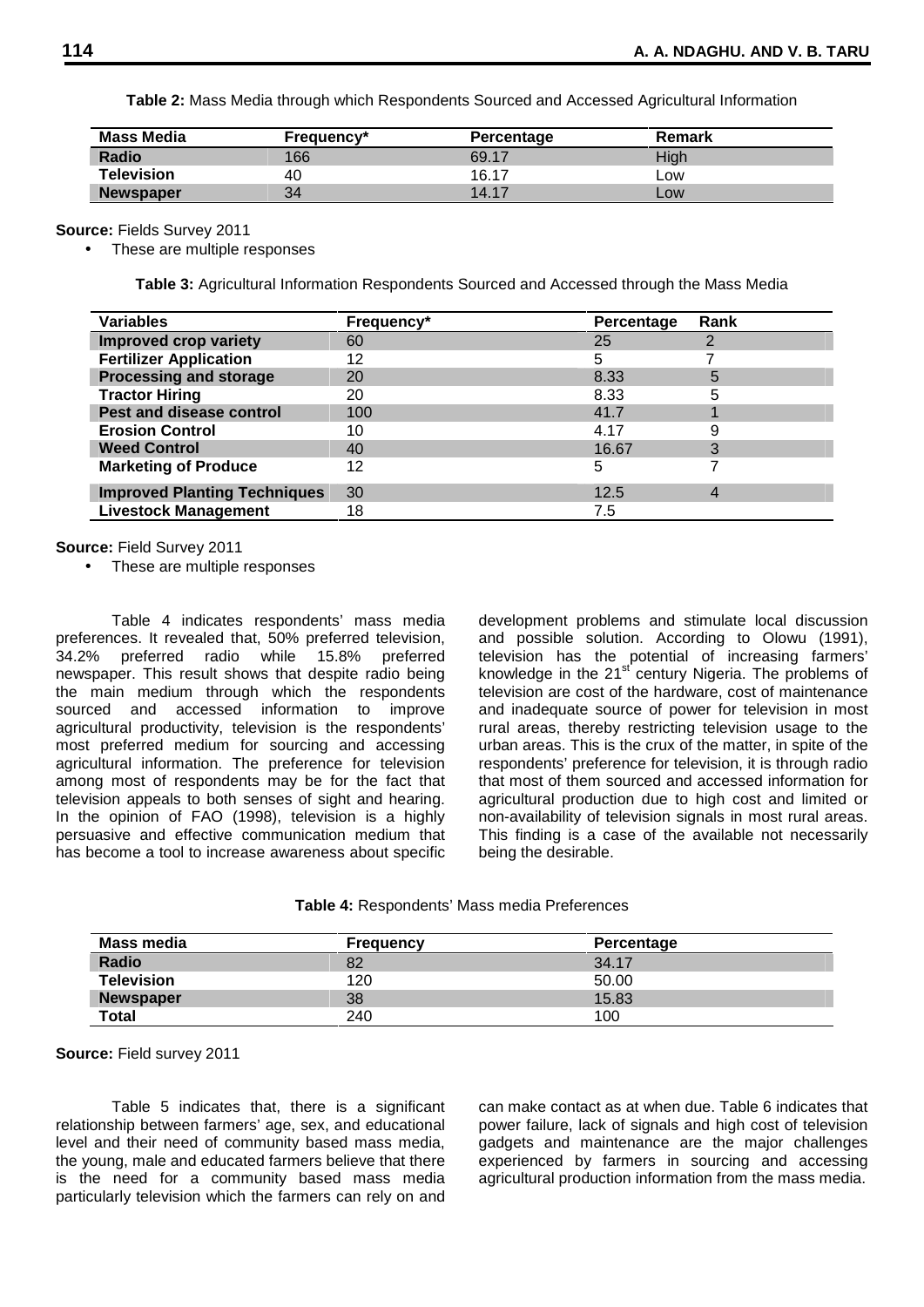**Table 5:** Respondents' challenges in Sourcing and Accessing Agricultural Information through the Mass Media

| <b>Variables</b>     | DF |         | <b>Decision</b> |
|----------------------|----|---------|-----------------|
| <b>Power*benefit</b> | 3  | 1.9495  | Significant     |
| Power*concept        | 3  | 3.5654  | Significant     |
| Power*source         | 3  | 0.5078  | Significant     |
| Network*benefit      | 6  | 2.8437  | Significant     |
| Network*concept      | 4  | 6.5714  | Significant     |
| Network*source       | 6  | 11.9855 | Significant     |
| Cost*benefit         | 9  | 11.0898 | Significant     |
| Cost*concept         | 6  | 18.4345 | Significant     |
| Cost*source          | 9  | 11.8291 | Significant     |

**Source:** Field survey 2011

represent against

**Table 6:** Relationship between Respondents' Socio-economic characteristics and their Perception of the need for Community Based Mass Media

| <b>Variables</b> | DF |        | <b>Decision</b> |
|------------------|----|--------|-----------------|
| <b>Sex</b>       |    | 3.5859 | Significant     |
| Age              |    | 3.6187 | Significant     |
| <b>Education</b> |    | 6.1142 | Significant     |

**Source:** Field survey 2011

#### **CONCLUSION**

The study evaluated the role of mass media in agricultural productivity in Adamawa state, Nigeria with an effort to examine the extent to which mass media have communicated agricultural information to rural farmers, to assess the nature of agricultural information dissemination, preference of farmers to available media, problems faced by farmers in accessing media and the need to establish a community based media. Given farmers preference for television over other kind mass media channels, there is need to establish a community/rural television stations which should feature special agricultural programmes targeted at rural farmers.

### **REFERENCES**

- Abubakar, B. Z., Ango, A. K and Buhari, U., 2009. The Roles of Mass Media in Disseminating Information to Farmers in Birnin Kebbi Local Government Area of Kebbi State: A case study of state Fadama 11 Development Project. Journal of Agricultural Extension 13(2): 42-54.
- Ajayi, M. T., 2003. Analysis of Mass Media Use for Agricultural Information by farmers in Egbeda Local government of Oyo State, Nigeria Journal of Extension Systems 19(2);45-55*.*
- Akinbile, L. A., 2007. Socio-Economic and Health Related Constraints of Oil Palm Processors in Osun State, Nigeria. The Nigerian Journal of Rural Extension and Development 2:1-8
- Alabi, E. J., 2010. Farmers' Perception of Mass Media as Channels of Extension Service Delivery; A Case study of Yola North and south Local Government Areas of Adamawa State. Unpublished B. Tech Project, Federal University of Technology Yola.
- Ani, A. O., 2007. Agricultural Extension: A Pathway for Sustainable Agricultural Development*.* Apani publishers Kaduna. PP. 15-28.
- Banmeke, T. O and Oluwu, T. A., 2005. Accessibility of Women Farmers to Agricultural Information in South Western Nigeria. South Africa Journal of Agricultural Extension (34)2: 237-243
- Egbule, P. E and Njoku, E. M., 2010. Mass Media Support for Adult Education in Agriculture in<br>Sourthern Nigeria. Retrieved: http://.iiz-Sourthern Nigeria. Retrieved: http://.iiz dvv.de/index.php?article\_id=4838&clang= 26/7/2011
- Federal Republic of Nigeria FRN., 2007. Official Gazette, Lagos, May 15
- and Agriculture Organization FAO., 1998. Knowledge and Information for Food Security in Africa, from Traditional Media to the Internet FAO Research, Extension and Training Division, Communication for Development Group. Extension Education Communication Services (SDRE). Pp 22-3-